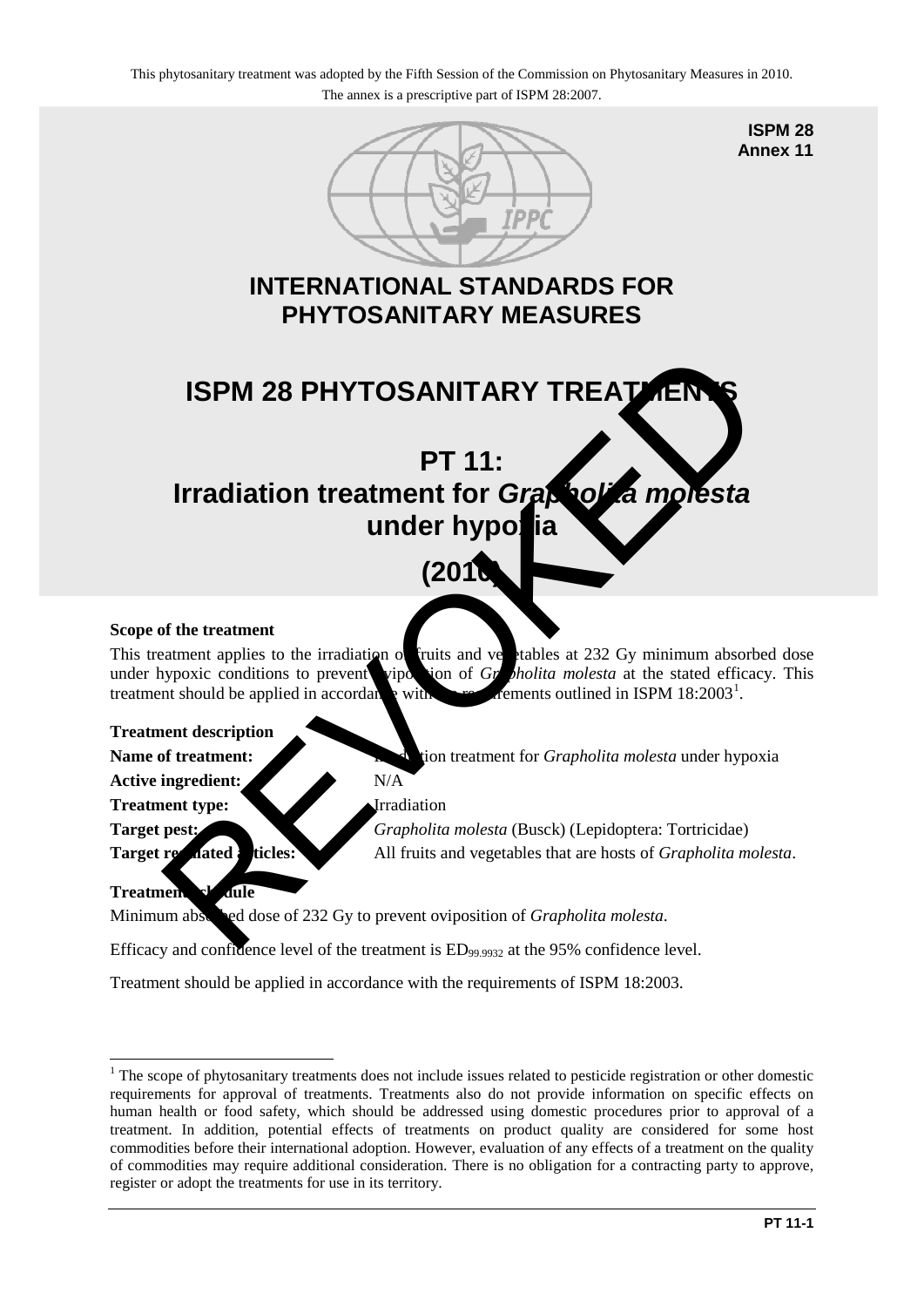## **Other relevant information**

Since irradiation may not result in outright mortality, inspectors may encounter live, but non-viable *Grapholita molesta* (larvae, pupae and/or adults) during the inspection process. This does not imply a failure of the treatment.

Although the treatment may result in the presence of irradiated adults, the following factors may affect the likelihood of adults being found in traps in importing countries:

- Only a very small percentage of adults are likely to emerge after irradiation.
- Irradiated adults are very unlikely to survive for more than one week, post-irradiation, and they are therefore less likely to spread than non-irradiated adults.

The Technical Panel on Phytosanitary Treatments based its evaluation of this treatment on the research work undertaken by Hallman (2004) that determined the efficacy of irradiation as a treatment for this pest in *Malus domestica*.

Extrapolation of treatment efficacy to all fruits and vegetables was seed on knowledge and experience that radiation dosimetry systems measure the actual radiation dose bsorbed the target nest independent of host commodity, and evidence from research addies on a view of pests and pest independent of host commodity, and evidence from research studies on  $\epsilon$ commodities. These include studies on the following pests and hosts: *Anastrepha ludens* (*Citrus paradisi* and *Mangifera indica*), *A. suspensa* (*Averrhoa carambola*, *Citrus paradisi* and *Mangifera indica*), *Bactrocera tryoni* (*Citrus sinensis*, *Lycopersicon lactrica q. Malus domestica, Mangifera indica*, *Persea americana* and *Prunus avium*), *Cydia pomonella* (*Malus domestica* and artificial diet) and *Grapholita molesta* (*Malus domestica* and artificial et) (Bustos *d.*, 2004; Gould & von and *Grapholita molesta* (*Malus domestica* and articular et al. (Bustos **et al.**, 2004; Gould & von *et al.*, 2004; Gould & von *et al.*, 2004; Gould & von *et al.*, 2004; Gould & von *et al.*, 2004; Gould & von *et al.*, Windeguth, 1991; Hallman, 2004, Hallman & Martinez, 2015, *et al.*, 1992; Mansour, 2003; von Windeguth, 1986; von Windeguth & Ismail, 1987), is recognized, however, that treatment efficacy has not been tested for all potential fruit and eget. Le hosts of the target pest. If evidence efficacy has not been tested for all potential fruit and becomes available to show that the extrapolation of the treatment to cover all hosts of this pest is incorrect, then the treatment will be review Entra random and Principality incentions is<br>sected the change of irradiation and the definition of the statement of<br>the detach by Hallman (2004) that determined the efficacy of irradiation are intentioned<br>alation of treat

### **References**

- Bustos, M.E., Enkerlin, W. Reyes, J. Toledo, J. 2004. Irradiation of mangoes as a postharvest quarantine treatment for function of the flies (Diptera: Tephritidae). *Journal of Economic Entomology*, 97: 286−292.
- **Gould, W.P. & voltage Windeguth, D.L.** 1991. Gamma irradiation as a quarantine treatment for carambolas infested with Caribbean fruit flies. *Florida Entomologist*, 74: 297−300.
- Hallman, G. 2004. **Inizing irradiation** quarantine treatment against Oriental fruit moth (Lepidoptera: Tortricidae) in ambient and hypoxic atmospheres. *Journal of Economic Emology*, 97: 824–8
- Hallman, **G.A., Martinez, L.R.** 2001. Ionizing irradiation quarantine treatments against Mexican fruit fly (Diptera: Tephritidae) in citrus fruits. *Postharvest Biology and Technology*, 23: 71−77.
- **Jessup, A.J., Rigney, C.J., Millar, A., Sloggett, R.F. & Quinn, N.M.** 1992. Gamma irradiation as a commodity treatment against the Queensland fruit fly in fresh fruit. *Proceedings of the Research Coordination Meeting on Use of Irradiation as a Quarantine Treatment of Food and Agricultural Commodities*, 1990: 13−42.
- **Mansour, M. 2003.** Gamma irradiation as a quarantine treatment for apples infested by codling moth (Lepidoptera: Tortricidae). *Journal of Applied Entomology*, 127: 137−141.
- **von Windeguth, D.L.** 1986. Gamma irradiation as a quarantine treatment for Caribbean fruit fly infested mangoes. *Proceedings of the Florida State Horticultural Society*, 99: 131−134.
- **von Windeguth, D.L. & Ismail, M.A.** 1987. Gamma irradiation as a quarantine treatment for Florida grapefruit infested with Caribbean fruit fly, *Anastrepha suspensa* (Loew). *Proceedings of the Florida State Horticultural Society*, 100: 5−7.